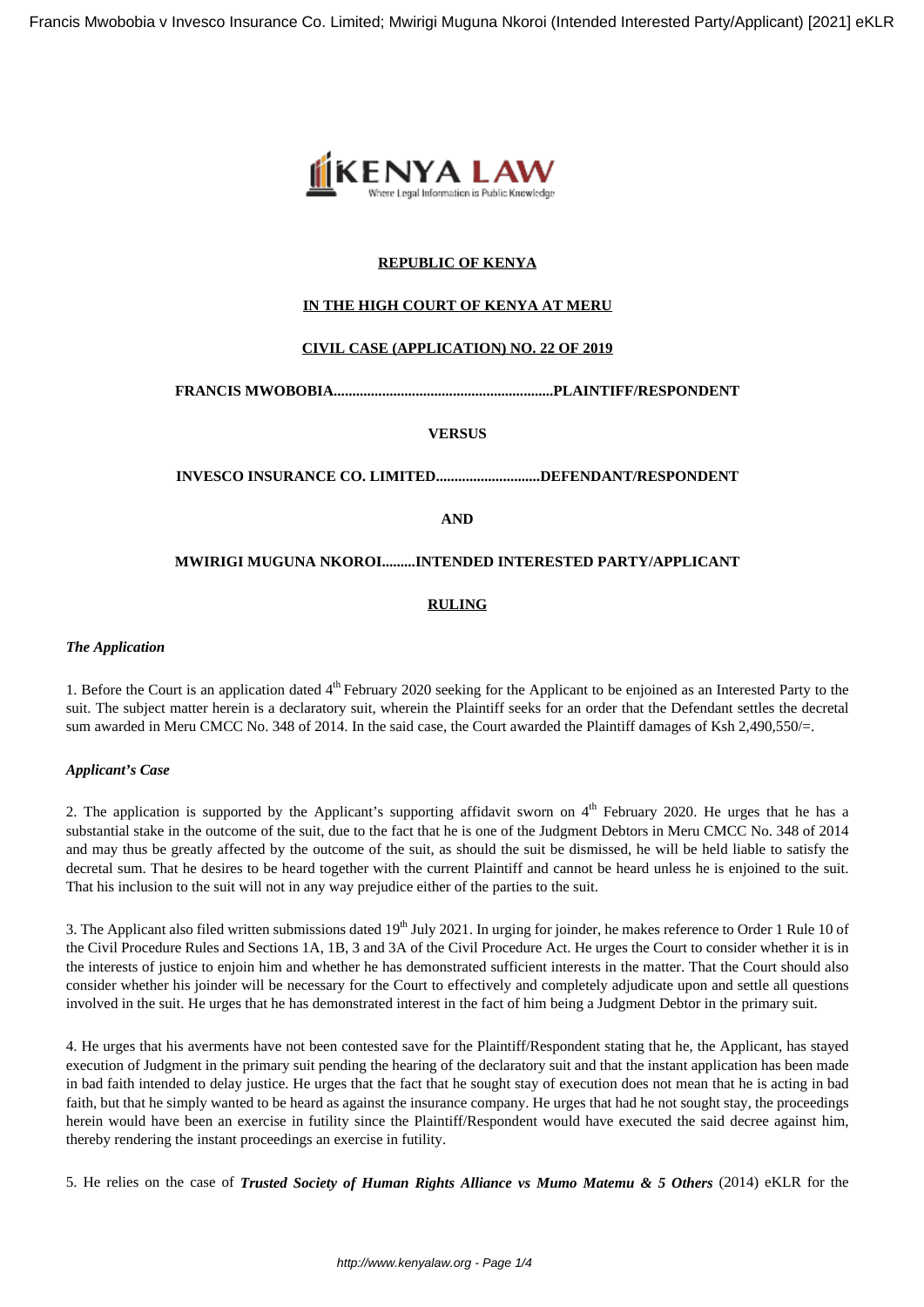proposition that an interested party is one who will be affected by the decision of the Court when it is made either way, which is what he urges will happen in his case since if the suit succeeds, he will be free from liability to settle the decree and if the suit does not succeed, he will be liable to settle the decree. He also urges that his interests will not be well articulated unless he himself appears and champions his cause against the Defendant.

6. He urges that for the Plaintiff to succeed in the case, he needs to establish that the Judgment Debtor in Meru CMCC no. 348 of 2014 was actually insured by the Defendant, but that in his list of documents dated 25<sup>th</sup> July 2019 the Plaintiff only annexed the Judgment and Decree. He urges that these documents only prove that the Plaintiff is the decree holder but none of them prove the existence of an insurance policy upon which the declaratory suit is based. He urges that he wishes to be heard as a policy holder and to establish the existence of the insurance contract between him and the Defendant.

7. He urges that if any interlocutory judgment has been entered against the Defendant, as claimed by the Plaintiff/Respondent, it was entered erroneously and it ought to be set aside because the Civil Procedure Rules only allow for entry of Judgment in respect of liquidated amounts. He cites *Fidelity Insurance Company vs Hussein M. Ali t/a Crescent Service Station* (2015) eKLR.

8. He further urges that the provisions of Order 1 Rule 10 (2) allow for the Court to enjoin parties at any stage of the proceedings and it therefore does not matter that the suit is part heard.

## *Respondent's Case*

9. The Plaintiff/Respondent has opposed the application by his replying affidavit sworn on  $24<sup>th</sup>$  June 2020. He urges that there is already a declaratory judgment against the Defendant, which has not been set aside and the Applicant is moving the Court in bad faith with the intention of delaying the suit, having failed to satisfy the decree in Meru CMCC No. 348 of 2014. That the suit is part heard and he has already produced all the exhibits he intends to rely on, except for the demand letter, the reason why he was stood down, and that upon its production in evidence he intends to close his case. That the Applicant has stayed execution of Judgment against him pending hearing and determination of the declaratory suit and thus the application for joinder has been made in bad faith and is meant to delay justice. That he is old and sickly. That the Applicant ran over him in 2011 and he has been sickly since then and he stands to suffer prejudice if the application is allowed. He prays for the application to be dismissed.

## *Determination*

10. The subject matter of the suit herein is a declaratory suit, brought under the provisions of the Insurance (Motor Vehicles Third Party Risks) Act, seeking to have the Defendant, an insurance company settle the decree. The decree was for an award of damages of Ksh 2,490,550/= entered against the Applicant who at the material time was insured by the Defendant.

11. The Court considers that Section 10 of the Insurance (Motor Vehicles Third Party Risks) Act provides for the duty of an insurer to settle a decretal amount as follows:-

## *10. Duty of insurer to satisfy judgments against persons insured*

*(1) If, after a policy of insurance has been effected, judgment in respect of any such liability as is required to be covered by a policy under paragraph (b) of Section 5 (being a liability covered by the terms of the policy) is obtained against any person insured by the policy, then notwithstanding that the insurer may be entitled to avoid or cancel, or may have avoided or cancelled, the policy, the insurer shall, subject to the provisions of this section, pay to the persons entitled to the benefit of the judgment any sum payable thereunder in respect of the liability, including any amount payable in respect of costs and any sum payable in respect of interest on that sum by virtue of any enactment relating to interest on judgments.*

*Provided that the sum payable under a judgment for a liability pursuant to this section shall not exceed the maximum percentage of the sum specified in Section 5 (b) prescribed in respect thereof in the Schedule.*

12. Upon entry of judgment in such accident claims where the Defendant was insured, the above provisions require the insurer to settle the decretal amount as awarded and in accordance with the provisions of the Act. It is however not always the case that the insurers willingly settle the claim and this necessitates the filing of a declaratory suit to compel the insurer to settle the decree. Ordinarily, such declaratory suits are filed by the Defendant and/or Judgment Debtor in the primary suit.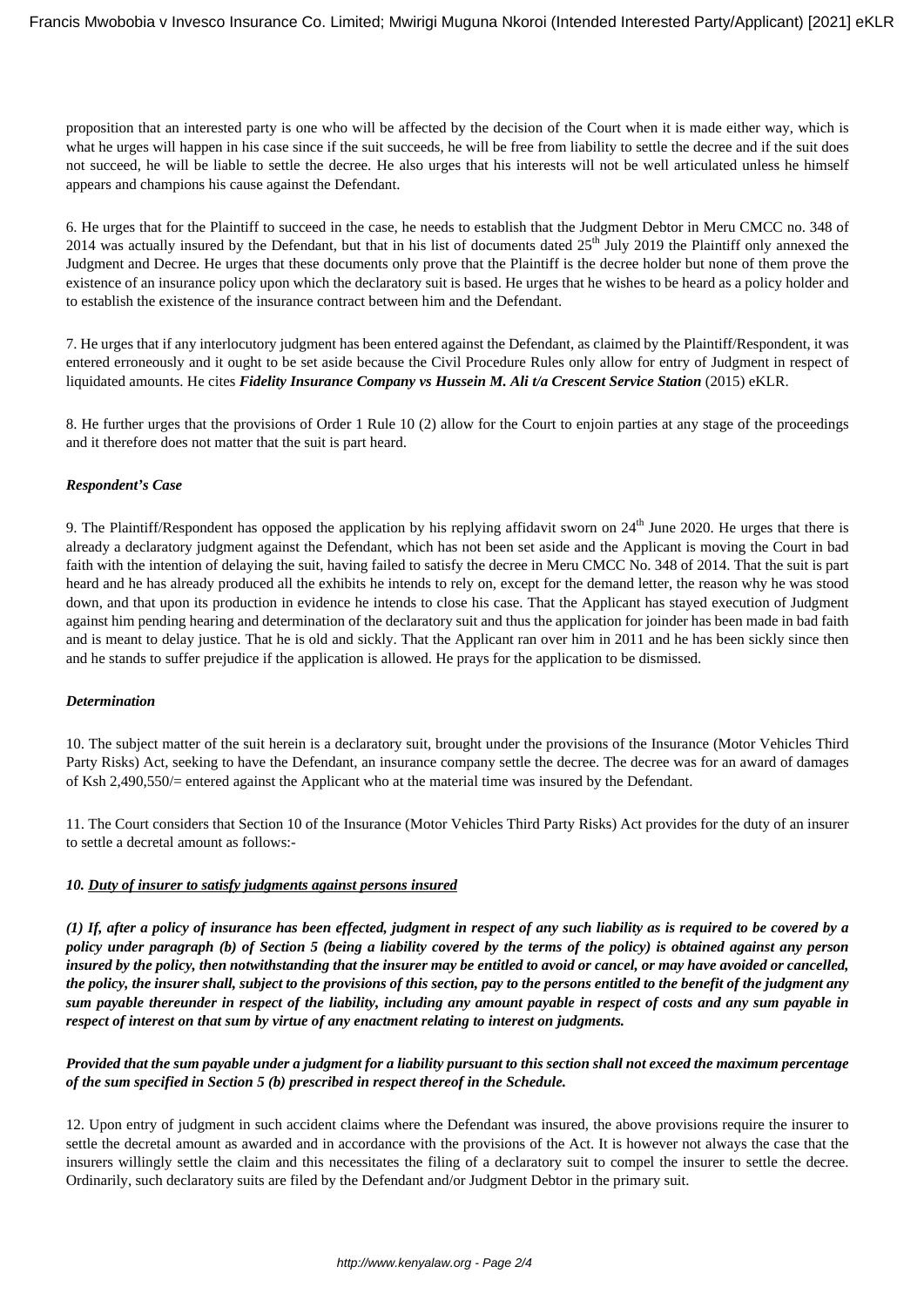13. It is an interesting scenario that in the present suit, it is the Plaintiff/Decree Holder who filed the declaratory suit. To this Court's mind, it was the duty of the Applicant/Judgment Debtor to file the suit because he is the one who stands to lose should the suit be dismissed, as he would have to settle the decree on his own. The Plaintiff/Respondent on the other hand would still have a recourse, as he would be at liberty to execute. The stay orders purportedly granted at the trial Court could be lifted and/or could lapse and execution would follow.

14. The parties have not addressed the Court on the question of the proper party to have filed the declaratory suit. However, by the request to be enjoined in the suit, the Court considers that the Respondent acknowledges that he stands to be affected by the decision of the Court, and is thus a necessary party to the suit.

15. The Court does not find that the Plaintiff/Respondent stands to be prejudiced in any manner by the joinder of the Applicant to the suit. In fact, in order to sustain the suit, as correctly pointed out by the Applicant, it is necessary to prove the existence of an insurance contract between him, the Judgment Debtor and the insurance company. The Court considers that the details of this contract, if any, are matters within the special knowledge of the Applicant. The Court further considers that the Plaintiff/Respondent is not privy to any such contract. It thus appears that in order to sustain his case against the Defendant/Respondent, the Plaintiff/Respondent actually needs the Applicant to participate in the proceedings.

16. The above is an indication that the participation of the Applicant in the suit is necessary for the Court to effectively resolve all the issues in the suit. The issue of joinder of all necessary parties was discussed at length by the Court of Appeal in *Civicon Limited v Kivuwatt Limited & 2 others, Civil Appeal No. 45 of 2014 [2015] eKLR* where **Makhandia, Ouko** *(as he then was)* **& M'Inoti JJA cited with approval the other case of** *Gurtner vs Circuit* **(1968) I All ER 328 where** Denning, M.R stated as follows: -

*"…The only reason which makes it necessary to make a person a party to an action is so that he may be bound by the result of the action, and the question to be settled therefore, must be a question in the action which cannot be effectively and completely settled unless he is a party…"*

*Clearly the rules of natural justice require that a person who is to be bound by a judgment in an action brought against another party and directly liable to the plaintiff on the judgment should be entitled to be heard in the proceedings in which the judgment is sought to be obtained."*

17. **According to** *The Code of Civil Procedure (Mulla)* 16<sup>th</sup> Edition Volume 2: -

*"…What makes a person a necessary party is that he has relevant evidence to give on some of the questions involved; and this would make him a necessary witness. The only reason which makes it necessary to make a person a party to an action is so that they should be bound by the result of the action and the question to be settled therefore, must be a question in the action which cannot be effectually and completely settled unless he is a party. The line has to be drawn on a wider construction of the rule between the direct legal interest and the commercial interest."*

18. Based on the foregoing, this Court finds that the Appellant is indeed a necessary party to these proceedings as his participation will be effectual in determining the question of whether there was an insurance contract between him and the Defendant.

19. The provisions of Order 1 Rule 10 allow the Court to make such orders for joinder at any time in the course of the proceedings. It provides as follows: -

# *Substitution and addition of parties (Order 1 Rule 10)*

*i) Where a suit has been instituted in the name of the wrong person as plaintiff, or where it is doubtful whether it has been instituted in the name of the right plaintiff, the court may at any stage of the suit, if satisfied that the suit has been instituted through a bona fide mistake, and that it is necessary for the determination of the real matter in dispute to do so, order any other person to be substituted or added as plaintiff upon such terms as the court thinks fit.*

*ii) The court may at any stage of the proceedings, either upon or without the application either upon or without the application of either party, and on such terms as may appear to the court to be just, order that the name of any party improperly joined, whether as plaintiff or defendant, be struck out, and that the name of any person who ought to have been joined, whether as*